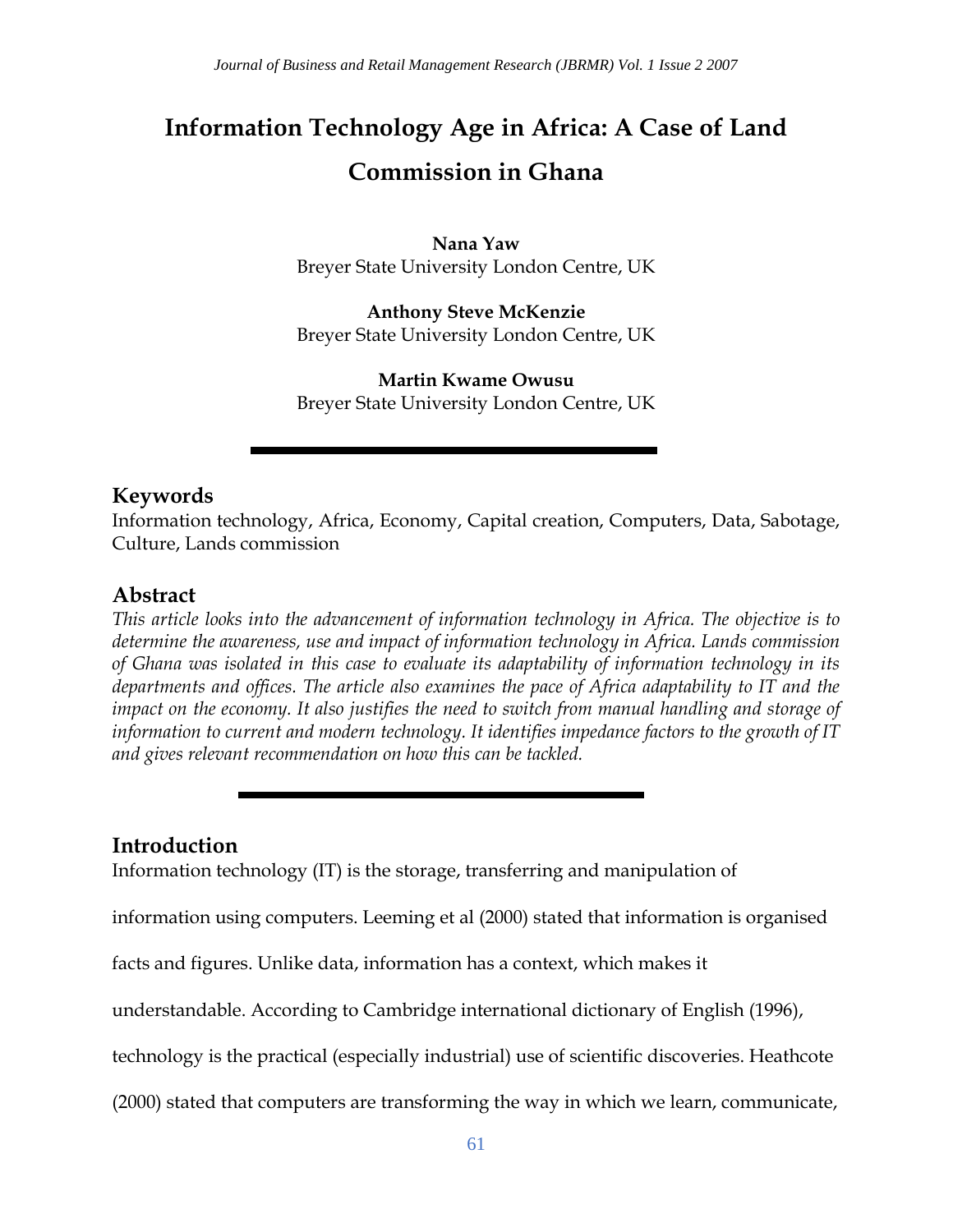do business, enjoy our leisure and live our everyday lives. In every career one pursues, knowledge of computer skills is essential and beneficial. While the author's statement is perfectly true, there has to be a question of what would happen if computer systems fail in future, since the level of dependency on computers is very high especially in the western world.

Africa is coming of age in information technology. This shouldn't be a surprise under normal circumstance, because a continent rich in natural resources, diverse cultures and favourable climate should be capable of developing its IT base to transform and enhance its infrastructures and economies.

The paradox of Africa has to be overturned to reflect the originality of the rich continent. This would take the commitment of Africans themselves, to reinstall the good image of the land. Africa was seen as the land of opportunity by its forefathers and its colonial masters, due to its rich natural resources. Unfortunately the image of Africa in this 21st century has turn from bad to worst. It is seen as the land of poverty, diseases and chaos. African countries working tirelessly to improve their economies are overshadowed, because Africa is somehow seen as one country rather that one continent.

One smart way for Africa to overturn its damaged image would be to develop its IT base. Computer storage of useful information is very crucial to the growth of every economy. This is the starting point of developing strong IT foundation. According to Ghanaweb (2007), information becomes knowledge only if someone knows what to do with it.

This article tries to evaluate and justify the pros and cons of IT on the African economy, isolating Lands Commission of Ghana, which deals with the documentation of all lands and properties in Ghana. This organisation has been chosen because, apart from governmental conflicts, lands and building properties is another area that initiates conflict amongst the people in the African region and even other parts of the world. In the conclusion, the article summaries the relevant points and gives recommendations on how Africa can overcome its IT phobia.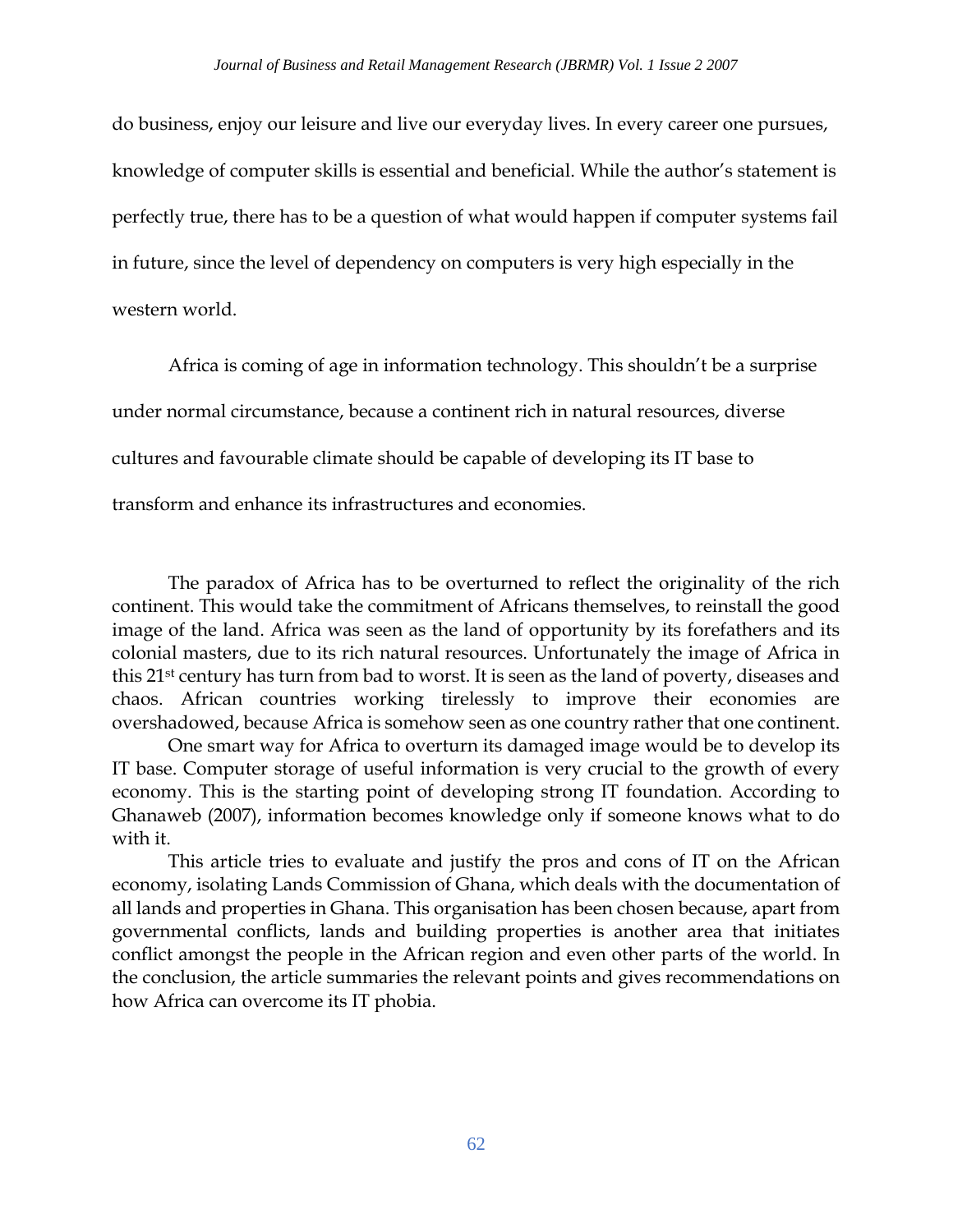#### **Introduction**

Information technology (IT) is the storage, transferring and manipulation of information using computers. Leeming et al (2000) stated that information is organised facts and figures. Unlike data, information has a context, which makes it understandable. According to Cambridge international dictionary of English (1996), technology is the practical (especially industrial) use of scientific discoveries. Heathcote (2000) stated that computers are transforming the way in which we learn, communicate, do business, enjoy our leisure and live our everyday lives. In every career one pursues, knowledge of computer skills is essential and beneficial. While the author's statement is perfectly true, there has to be a question of what would happen if computer systems fail in future, since the level of dependency on computers is very high especially in the western world.

Africa is coming of age in information technology. This shouldn't be a surprise under normal circumstance, because a continent rich in natural resources, diverse cultures and favourable climate should be capable of developing its IT base to transform and enhance its infrastructures and economies.

The paradox of Africa has to be overturned to reflect the originality of the rich continent. This would take the commitment of Africans themselves, to reinstall the good image of the land. Africa was seen as the land of opportunity by its forefathers and its colonial masters, due to its rich natural resources. Unfortunately the image of Africa in this 21st century has turn from bad to worst. It is seen as the land of poverty, diseases and chaos. African countries working tirelessly to improve their economies are overshadowed, because Africa is somehow seen as one country rather that one continent.

One smart way for Africa to overturn its damaged image would be to develop its IT base. Computer storage of useful information is very crucial to the growth of every economy. This is the starting point of developing strong IT foundation. According to

63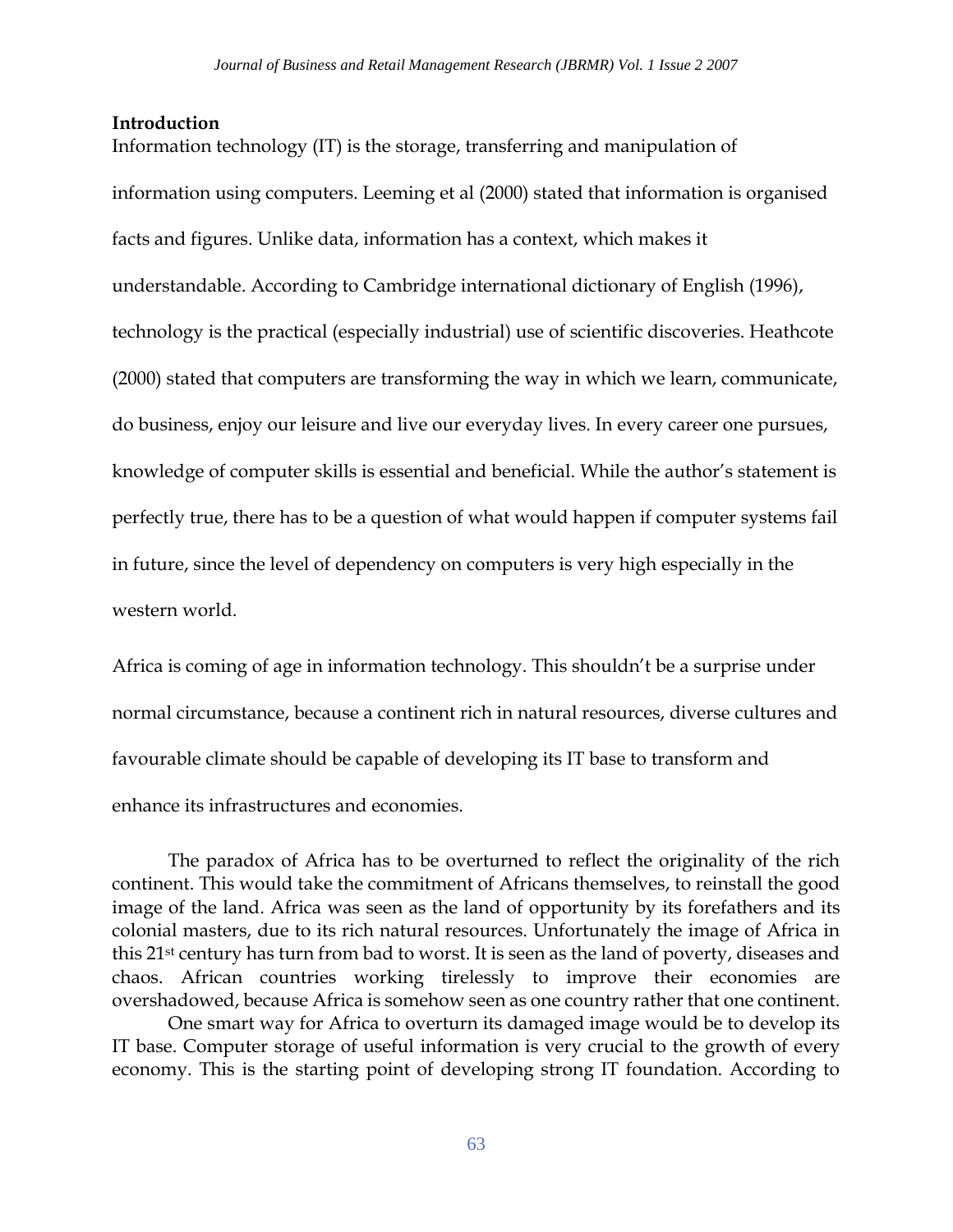Ghanaweb (2007), information becomes knowledge only if someone knows what to do with it.

This article tries to evaluate and justify the pros and cons of IT on the African economy, isolating Lands Commission of Ghana, which deals with the documentation of all lands and properties in Ghana. This organisation has been chosen because, apart from governmental conflicts, lands and building properties is another area that initiates conflict amongst the people in the African region and even other parts of the world. In the conclusion, the article summaries the relevant points and gives recommendations on how Africa can overcome its IT phobia.

## **Computer Solutions**

Computers have come a long way to replace manual systems and have introduced automation in systems and human lives. In today's world, computers are major players in countries industrialisation and nation building. For instance in the agricultural industry, computers facilitates the study and growth of crops. Agricultural boosters such as fertilizers and genetically modified crops can be synthesised at the laboratory using computers. Before the introduction of computers, there were general fears that it would displace people from employment, but this has turned out to be the opposite since research and statistics has shown and recorded that computers have in fact created more employment than displacing employment.

Most places in Africa unfortunately do not have the right computer systems to process their agricultural goods. Goods are therefore exported in an unfinished state to be finished in the Western world and then returned to Africa. This cycle has created a system of dependency of most African countries on the Western world leading to price dictatorship of foodstuff and agricultural products by the West. Ghana produces cocoa, gold, diamond, timber, tea and coffee every year but export majority of these products abroad (in their embryonic state) due to inadequate technological processing prowess. One could ague that this brings some foreign exchange to the country, but the effect is felt on pricing. Prices would have been cheaper and the population more fed if these goods were fully processed and finished in Ghana. The mining industry has also seen similar set backs due to lack of technology. Gold and diamond mined in Ghana and other African states such as South Africa are exported to the West to be finished and sold back more expensive, as jewelleries, to the production land.

| <b>Technology Indicators for Ghana</b> | 1995   | 1998    | $2001 - 2$               |
|----------------------------------------|--------|---------|--------------------------|
| Computers per 100 people               | 0.12   | 0.30    |                          |
| Telephone lines                        | 63.067 | 179,594 | 240,000                  |
| Mobile-phone subscribers               | 6,200  | 42,343  | $\overline{\phantom{0}}$ |
| Public telephone booths                | 30     | 1,814   |                          |

# **TECHNOLOGY INDICATORS FOR GHANA**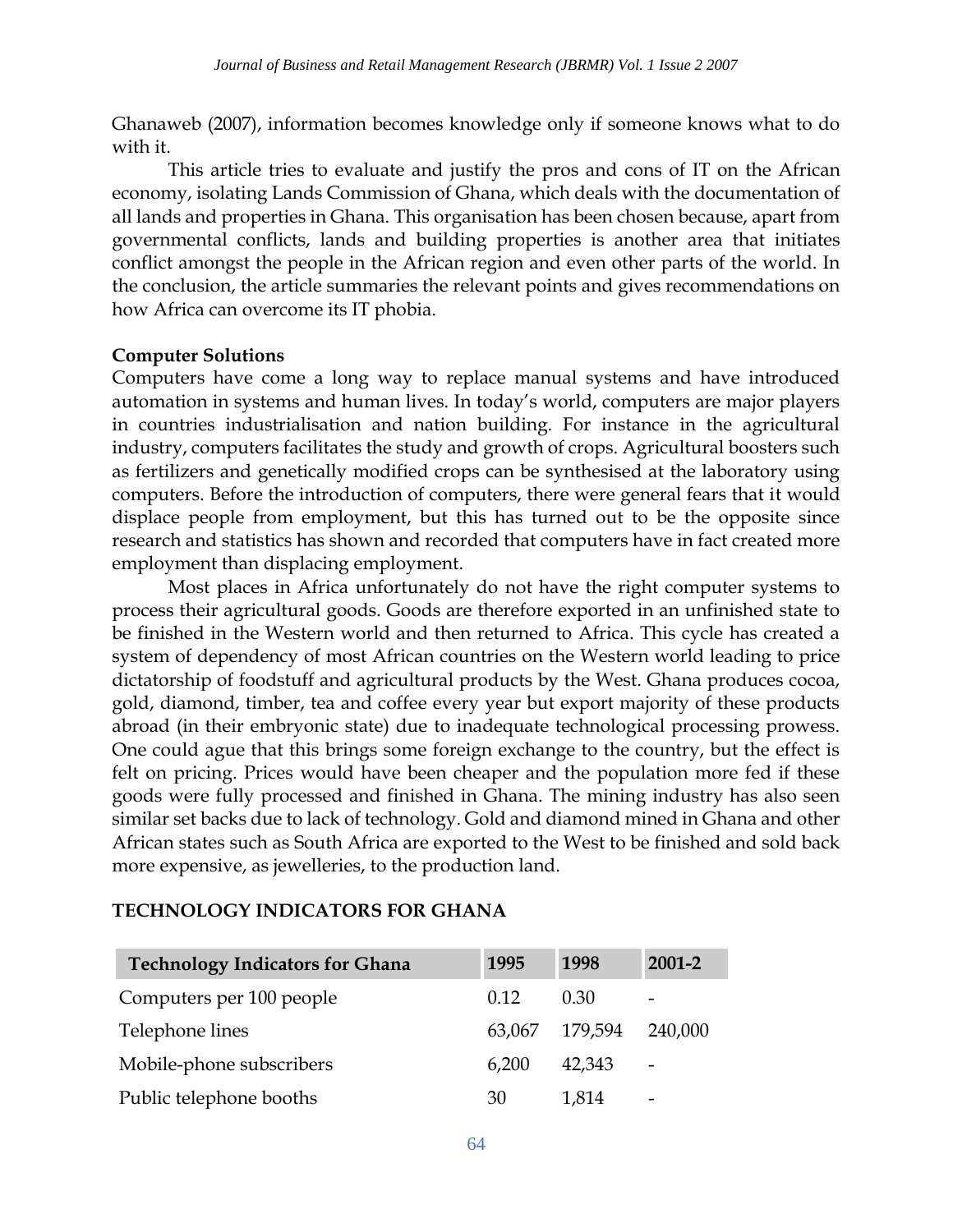| Satellite dish subscribers | $\cup$ | 15,000 | $\overline{\phantom{a}}$ |
|----------------------------|--------|--------|--------------------------|
| Internet host sites        | h      | 253    | -                        |
| Radios per 100 people      | 23.1   | 68.2   | -                        |
| TVs per 100 people         | 4.04   | 35.2   | -                        |
| Internet subscribers       |        | 10,000 | 400,000                  |

#### *Source: Ghanaweb.com*

Michael A. Nwachuku (2006) wrote that electronic digital computers made its first appearance in Nigeria in 1963, in connection with the analysis of the 1962/63 national census data. The author further stated that in the 10 years between 1963 and 1973, the total computer population in the country stood at 20-25, with 6 or so of these being associated with the multinational companies. By 1977 the total number of installations had grown to around 70. According to the author, it was by this time that many universities, government departments, and Para state organizations, including the West African Examinations Council (WAEC), the Joint Admissions and Matriculation Board (JAMB), the National Electric Power Authority (NEPA), the Nigerian Ports Authority (NPA), and the Federal Office of Statistics, as well as many banks and commercial firms, began to show interest in computers.

The author further argues that up to 1977, there were only three computer

vendors in Nigeria. They were JCL, IBM, and NCR, and all three were the local

subsidiaries of overseas computer manufacturers dealing almost entirely with

mainframes and minicomputers. In 1977, the government promulgated the

indigenization decree, which set apart some categories of industrial activity exclusively

for participation by Nigerian nationals, while stipulating a minimum of Nigerian

interest in others. One of the three original vendors, IBM, did not want to comply with

the decree, choosing instead to pull out of the country.

Teferi Kebede (1994) stated that the introduction of IBM products in Ethiopia dates back to 1962. The introduction of Hewlett-Packard (HP) computers in Ethiopia is a recent phenomenon, starting from 1980. However, SERIC has shown a rapid growth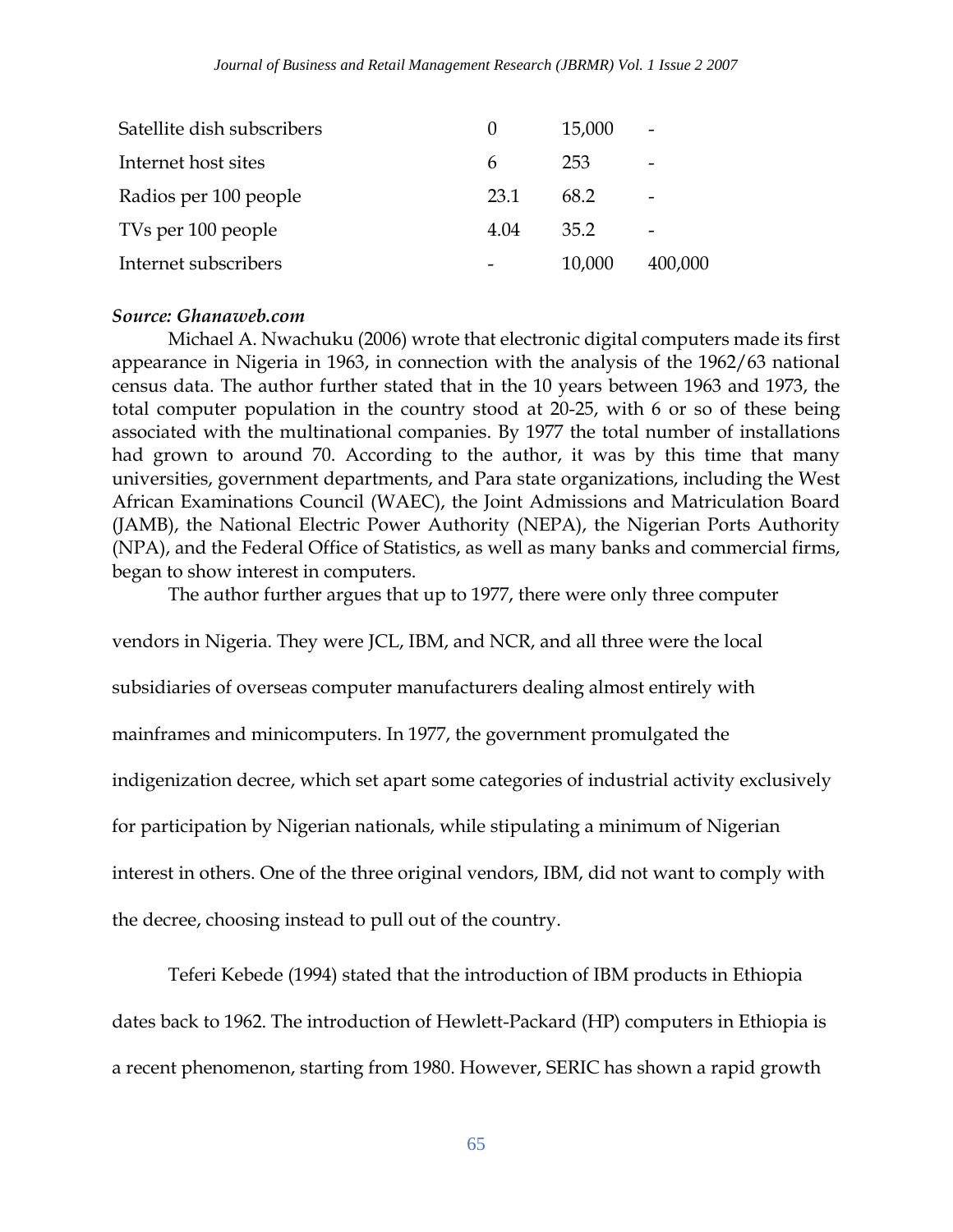in the number of computer installations in a short period as compared with the other suppliers. HP systems are now widespread, and include those in international and regional organizations located in Addis Ababa. The HP 3000 series used to be very common but now personal computers (PCs) have been installed in many organizations. Burroughs introduced its products with desktop calculators and Model 1500 accounting machines in 1968. Its first computer was installed in Ethiopian Airlines.

#### **Computers against Manual Storage of Data**

Computers have come to replace manual storage of data. The paper filing system, which is the traditional way of storing data, has almost faded out in many parts of the Western world but still a practice in most African countries in this 21<sup>st</sup> century. The traditional method has many disadvantages. Some of these are; Files can easily be damage by rodents, rains and so on. It is also a very slow and tedious method of recording information, which is highly susceptible to errors. Files can easily be misplaced accidentally and therefore go missing. The privacy of paper filing system lacks confidentiality since they are only stored in a key opening drawer, which can easily be broken. Computers have the extra advantage of password creation and encryption of information to prevent unauthorized access to such information. Computers have improved bank transactions. For instance the practice whereby people queue at bank counters, cashier giving money and recording transactions manually is no longer common especially in the Western world since cash can be withdrawn from cash machines 24 hours outside the banks. Unfortunately some African countries are still yet to experience this technology. The military and the intelligent services uses computer to fly jet unaccompanied to spy danger zones to gather intelligence. This technology again is not common in African states. Since computers have introduce a high level of automation at work and society, Sharon et al (2005) argued that this automation has lead to the loss of interaction between people, with less face-to-face discussions and debates from which ideas might spring.

## **Information Technology and Capital Creation**

According to the English People website (2007), Ghana recorded a significant increase in all mineral productions in 2005 with gold taking over from cocoa as the leading foreign exchange earner for the country. Mineral revenue went up from 798 million U.S. dollars in 2004 to 995.2 million dollars in 2005, contributing about 13 percent of the total collection of Internal Revenue Service in the year under review. Gold production recorded an increase of 63 percent from 1,794, 497 ounces in 2004 to 2,029,218 ounces in 2005 with its export revenue increasing from 731.2 million dollars to 903.9 million dollars.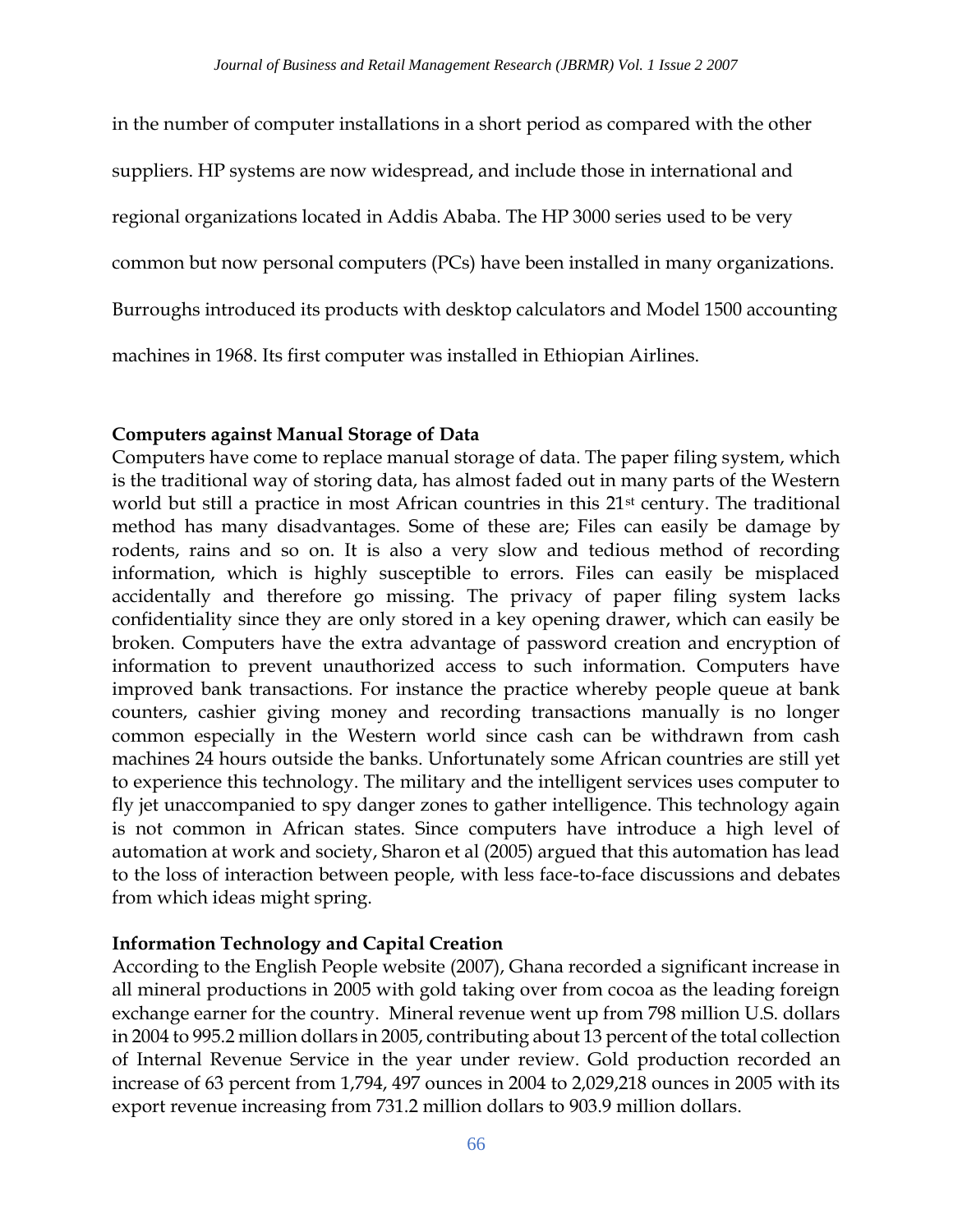The Report said bauxite revenue increased from 11.9 million dollars in 2004 to 18.1 million dollars in 2005, while diamond rose from 26 million dollars to 34.7 million dollars. Manganese exports realized 39.1 million dollars in 2005, up from 30.2 million dollars the previous year. The report further confirmed, despite the increase in production and revenues, the mining industry witnessed extremely high input prices particularly for diesel fuel, sodium cyanide and earth moving equipment tyres. According to the report, the high input prices dampened what could have been an impressive year for the global mining industry in general and Ghana in particular.

The argument here is that strong technological base can rectify or prevent some

of these set backs. For instance if Ghana manufactures its own earth moving equipment, through advance technological base, it would cut down input prices for production, thereby creating increased capital for the nation. Michael A. Nwachuku (2006) stated that Nigeria imports virtually 100 per cent of all its IT equipment and a diversity of firms exist to supply, service, and maintain the imported equipment. There are however problems associated with poor vendor performance and the high cost of computing equipment. Local manufacturing is now under discussion.

According to Ghanaweb (2007), Ghana has moved from 74th place to 65th place in the 2005 World Economic Forum's (WEF's) Networked Readiness Index. The index measures the propensity for countries to exploit the opportunities offered by information communication technology (ICT). According to the report, Singapore is the world's number one economy in exploiting information and communication technologies (ICT). The United States, which ceded the top billing to Singapore, was ranked fifth this time around. Finland reached the number three position for the second time in a row. South Africa lost the top spot among the 23 African countries covered, to Tunisia. Tunisia which held the 40th position in 2004 has moved up to 31st place. Other African countries in the index include South Africa (34), Mauritius (47), Botswana (50), Morocco (54), Namibia (55), Egypt (57), Gambia (74) and Nigeria (86). The lowest-ranking country overall was Chad.

According to the WEF's Global Information Technology Report, the index is based on three pillars. The first relates to aspects of the environment of a given nation for ICT development, such as the regulatory regime and legal framework for ICT, available infrastructures and other factors; the second deals with actual levels of networked readiness of individuals, businesses and governments; and the third focus is on actual levels of ICT usage by these groups.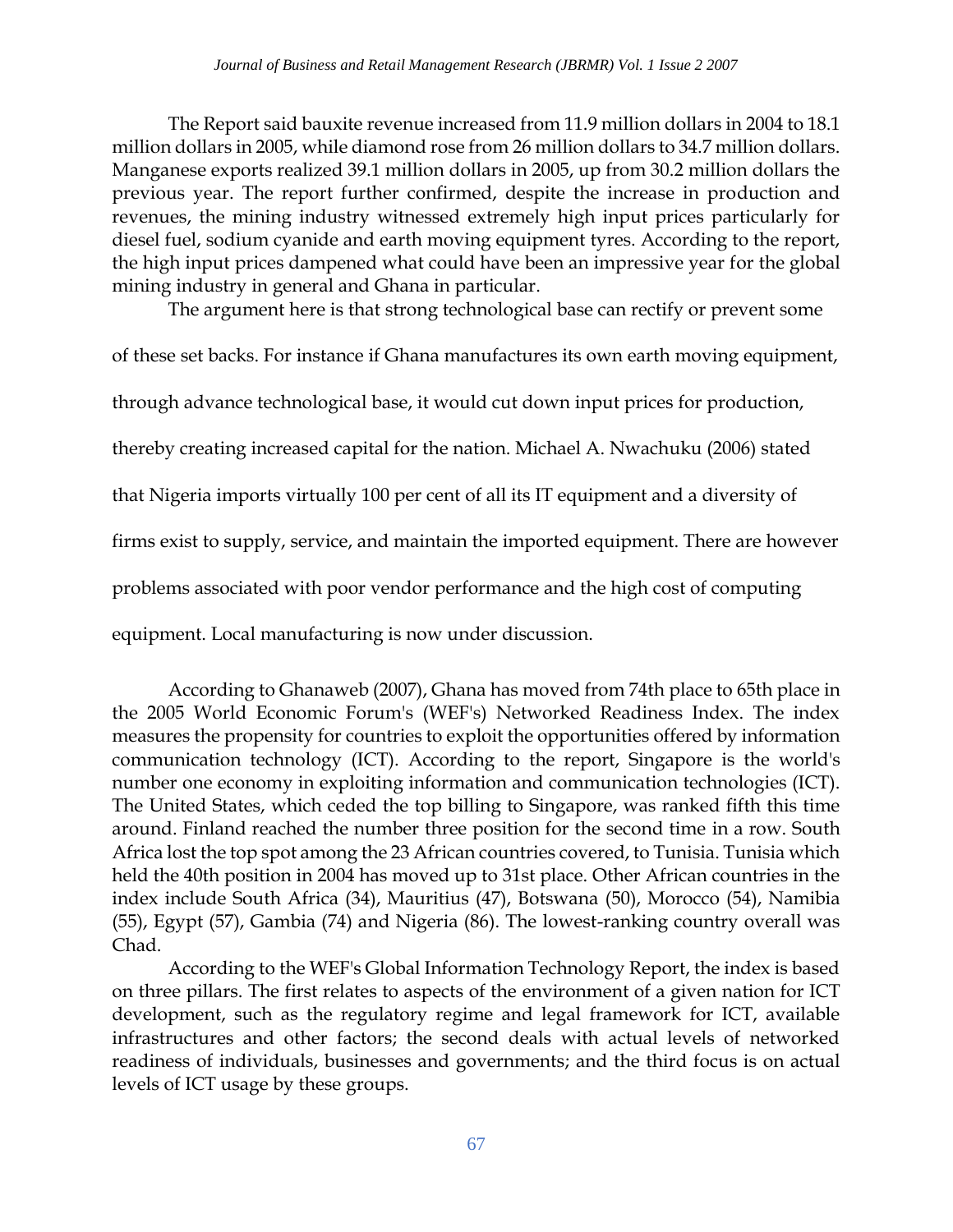The report believes in strong correlation between ICT spending and productivity. It also sees ICT usage as a measure of the present, and ICT readiness a measure of the future. The WEF believes the US's loss in rank has less to do with erosion in performance and more with continuing improvements among its competitors. Information from the Ghanaweb suggest that the fact that two thirds of the report's findings are based on interviews where company directors and other experts have only commented on their own country's performance, significantly weakens the study's accuracy.

## **Economic Impact of Information Technology**

Strength in information technology has a direct impact on economic growth. For instance smooth networking of systems, such as police systems and driver and vehicles licensing authority (DVLA) help facilitate quick crosschecking of information by the police even on the road. This prevents crime and encourages a decent and more productive society. Unfortunately this technology is more common in the western world and rare in Africa in this 21st century. Networking of banking systems promote smooth and fast transactions, which result in economic growth. In parts of Africa now, people do not necessarily have to travel to a specific banking branch to carry out transactions, because it can equally be done in each local branch. With information technology, corresponding sectors of the economy can be linked to each other to speed up transactions. Operations such as paying bills and wages by direct debit, using a debit or credit card to purchase goods items at supermarkets and departmental stores, or even over the phone, 24-hour cash machines help facilitate smooth societal system and economic growth. These also help the growth of businesses and quicker establishment of investments.

# **Information Technology and Sabotage**

The concern of the security of information technology arises when people uses the platform of information technology to manipulate or even sabotage the transaction process and the smooth running of an economy. Alastair et al (2000) stated that for information to be useful, it must not only be of good quality, but must also be available at the right place. Perhaps in addition to the author's statement, it can be said that information also needs to be in the right hands to guarantee security. Leeming et al (2000) stated that security of data means keeping data safe from physical loss. The loss of data could be intentional, for instance theft by a competitor (industrial espionage), unauthorized access thus hacking, and destruction by viruses or terrorism. Computer crime has become pretty known in the western world. People use the computer for all sorts of selfish gains including fraudulent use of credit cards. Once the momentum of Africa's information communication technology picks up, they must learn how to deal with computer crime to input security and trust in their transaction systems. Financial institutions such as banks must incorporate the highest level of security in their operations including recruitment, training and incentives to prevent fraud and to instil confidence in their customers. This is very crucial especially in many parts of Africa, where people still keep huge monies at home due to lack of confidence in the banks. Insiders (organisation own employees), are the number one breach of security, therefore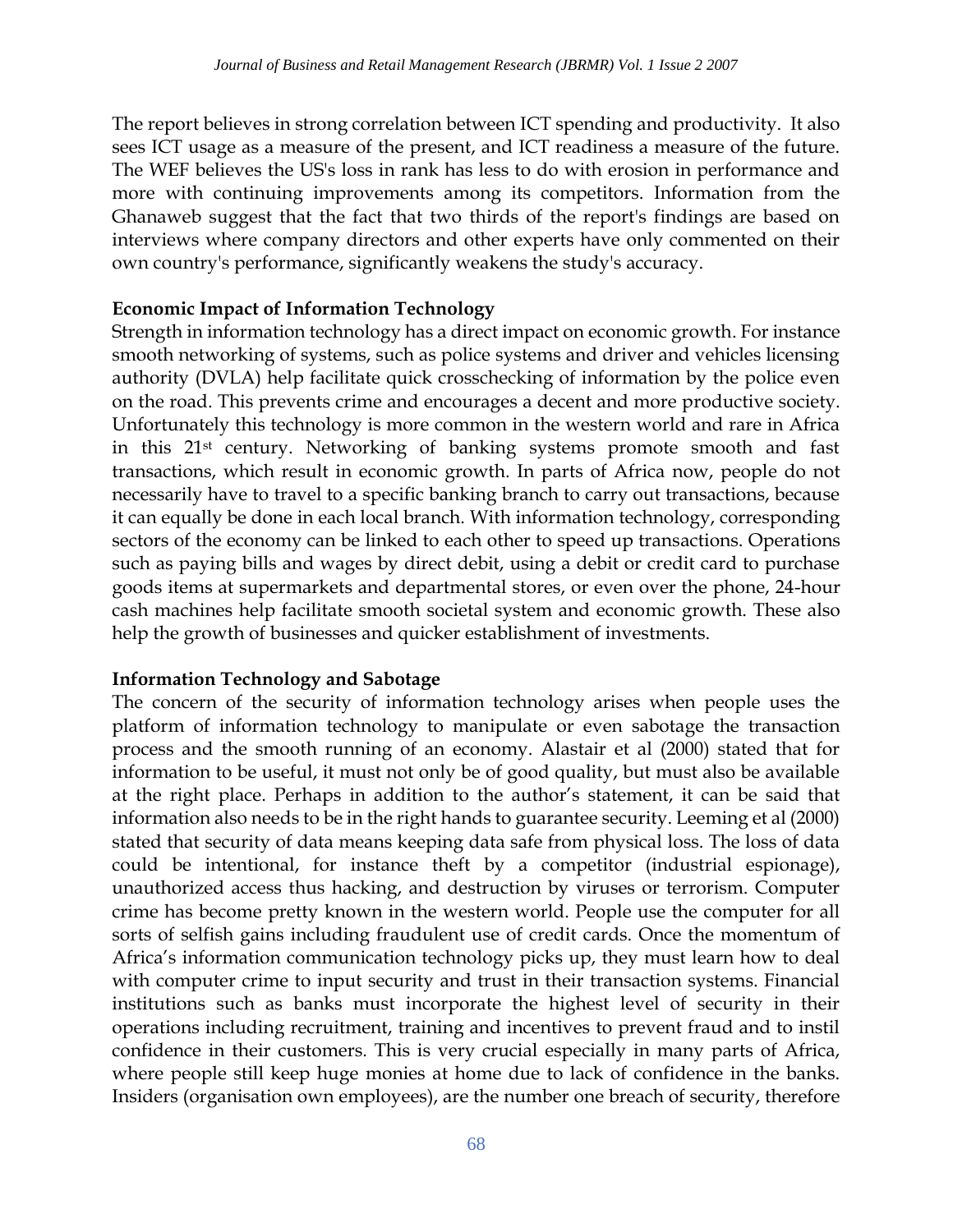hiring and recruitment processes must be scrutinized properly. For instance, the checking of employees backgrounds including police reports where necessary. Loyalty must be built in employees to minimise dishonesty and sabotage.

## **African Perspective of Information Technology**

According to books.google website (2007), to be respected as a member of the community, and, even more so, as an authoritative figure, technologist must abide by the formal and informal rules of the community and not use common resources (knowledge) or delegated resources (institutional positions) for their own exclusive benefits, beyond the sheer good of advancing technological skills by learning from the network. Personal advantage is not shunned unless it is to the detriment of other members of the community. Bringing this argument to the African perspective, it can be said that large percentage of the African people still regards computers and information technology as a 'foreign thing' and are more used to their traditional way of storing and processing data. The ethics of technology in the African society is such that both formal and informal rules are better obeyed compared to the ethics of technology in the Western world. For instance in the Western world the use of the internet can be abused for purposes such as stealing from banks, selling sex and so on. But these abuses via the Internet are not very common practices in many parts of Africa. According to Kotler et al (2005), culture is the set of basic values, perceptions, wants and behaviours learned by a member of society from family and other important institutions. Cultural environment are institutions and other forces that affect society's basic values, perceptions, preferences, and behaviours. Cultural factors also influence greatly the ethics of technology in a country. For instance close circuit television (CCTV) are not installed in most sensitive areas in Ghana such as supermarkets and banks, possibly because, the Ghanaian culture is neighbour watch oriented, such that instant vigilante justice is exercised in most cases of stealing, dishonesty and other abuses of societal freedom. This is not in support of unlawful instance justice but to justify the culture of trust and right doings of the society.

## **Lands Commission of Ghana's Profile**

The lands commission is a government institution in Ghana that has been set up to

issue documentation of lands and building properties to the public. Since the dispute of

land and building property can lead to a bigger conflict, it is therefore crucial that this

institution is equipped with the state of the art technology that prevent forgery of

documents, sabotage, and deliberate delays in processing of documents. Interviews

carried out at the Lands commission reviewed that this institution is poorly equipped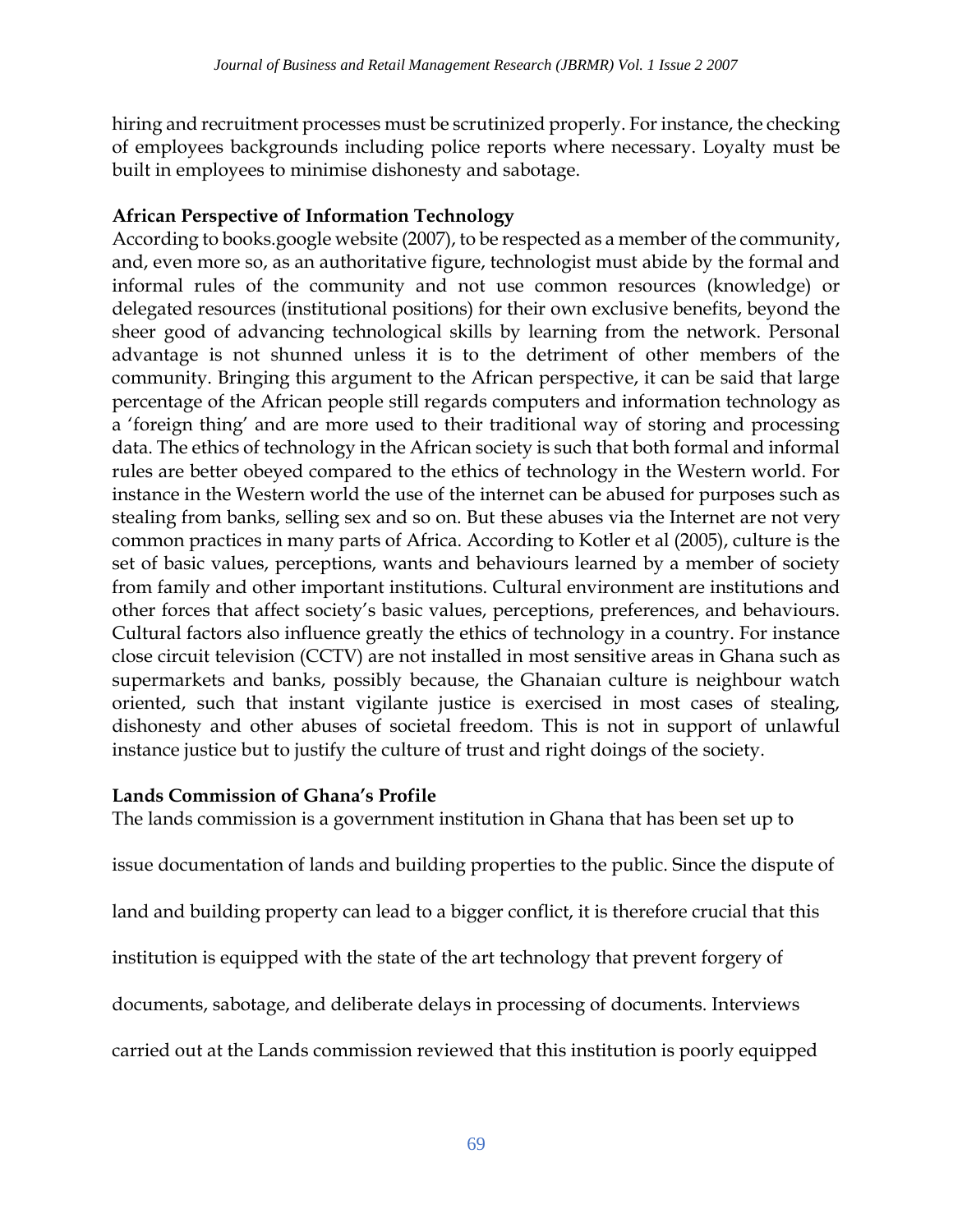with modern technology. In fact the old paper filing system of storing and processing of information is still the common practice in this very sensitive organisation.

Few computers can be seen at special offices but does not have the appropriate software installed to process sensitive data accurately. According to an unconfirmed report from one of the employees, the computers are mainly used to store employee details and not public documents and information. Since the technology at this institution is not solid, Bribery is very common due to the publics' desperation and frustration to get their documents processed in time. This has resulted in a level of disorderliness at the institution, because once an employee accepts a bribe from a member of the public, in exchange for helping to speed up the documentation process, the orderly arrangement of files at departments can be turned upside down in the quest of meeting targets with the victim who gave the bribe. This is the most common way in which, documents are misplaced and missing at the institution. The long-term cost incurred by the chaotic operation of this institution is much more expensive than the cost of installing and implementing strong IT based systems.

#### **Conclusion and Recommendations**

In conclusion, information technology can be said to be a driving force in a nations' development and economic growth. Africa needs to do more research in information communication technology and to explore all the advantages it offers. The sustainability of most economies depends on its agricultural activities. In this respect, Africa needs to develop its agricultural base making use of modern technology to boost productivity. The ability of a nation to feed itself is crucial to the peace, stability and economic growth of the country. As the saying goes 'a hungry man is an angry man'. The documentation of lands and building properties should be fully computerized to prevent sabotages, delays in processing times, errors and favouritisms.